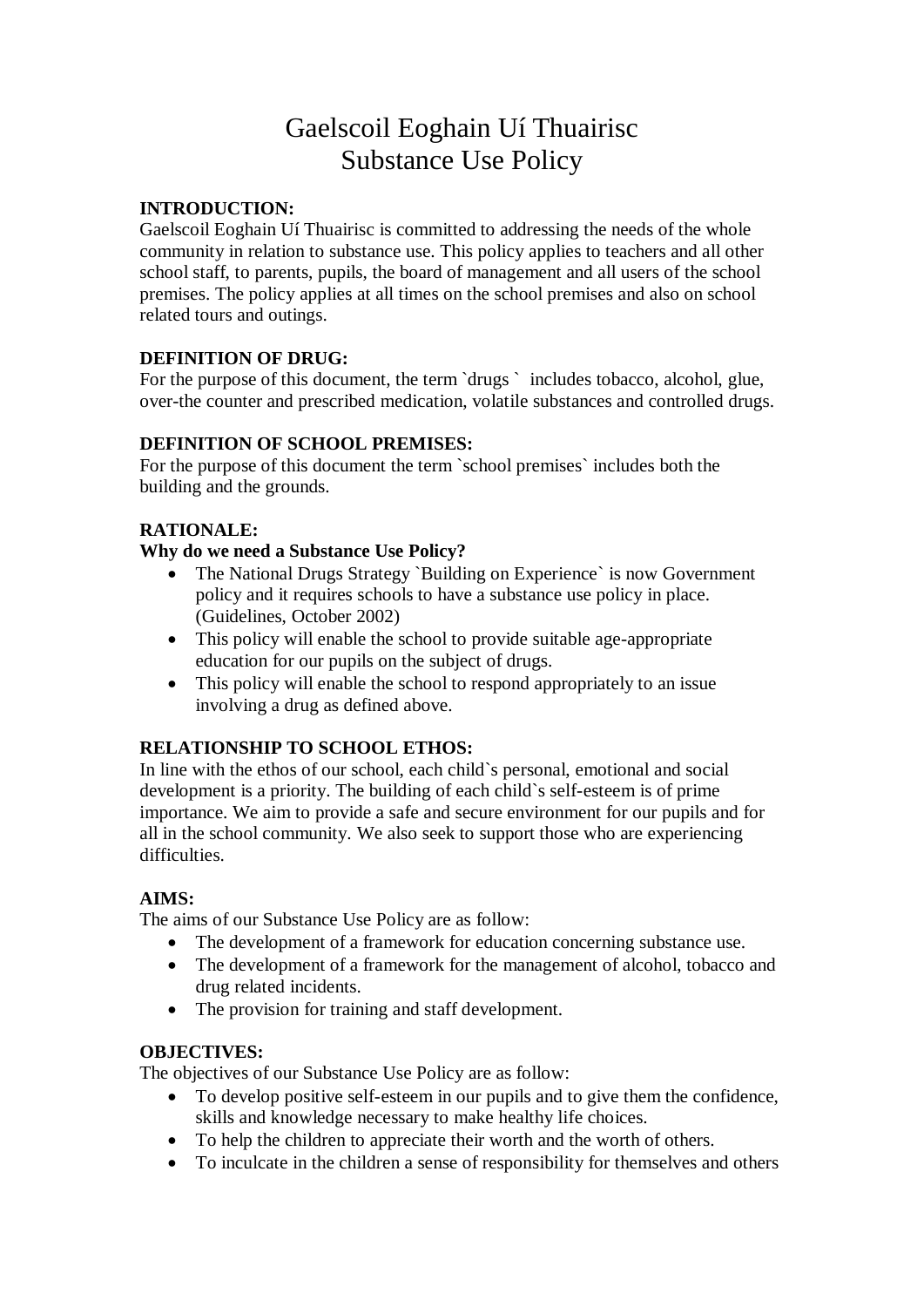- To help the children to develop strategies to assist in the prevention of substance misuse.
- To ensure teacher training in the various education programmes which relate to substance use.
- To provide Guidelines and information for teachers to guide their response to an issue relating to substance misuse.
- To support parents in their primary role as educators of their children in relation to substance use.
- To ensure that the school has correct procedures in place for dealing with any substance misuse incident which may arise in the school or on school related tours / incident.

### **EDUCATION REGARDING SUBSTANCE USE:**

The school wishes to emphasise that the primary role of substance misuse prevention rests with parents and guardians.

We believe that education in school about alcohol, tobacco and drugs is most effective if provided in the broader context of social, Personal and Health Education (SPHE).

- Education in the area of substance use is an integral part of SPHE. The Walk Tall Programme, the specific Substance Misuse Prevention Programme, is in use in this school, this programme addresses the issues relating to the use of tobacco, alcohol, legal and illegal drugs.
- The main themes in the Walk Tall Programme are
	- o Self-esteem
	- o Feelings
	- o Influences
	- o Decision making
	- o Drugs awareness
- Raising the children`s self esteem is a primary focus of the Walk Tall Programme and a primary aim of the school. High self-esteem gives children the confidence to make healthy choices.
- The themes of the Walk Tall Programme are also developed in other areas of SPHE ( RSE and the Stay Safe programme) and also in Religion and SESE.
- The scope of the SPHE Programme also allows us to draw on the expertise available from the following, to enhance the work done in class
	- o The local community e.g.Parents, Gardai and Health Board personnel.
	- o The Support Staff of the Walk Tall Programme.
- Confirmation classes each year will do a module on `Taking the Pledge` and a speaker will be invited from the PTAA.

The class teacher will always be present during visits from outside speakers.

#### **PREVENTION AND MANAGEMENT OF SUBSTANCE MISUSE:**

### **SMOKING**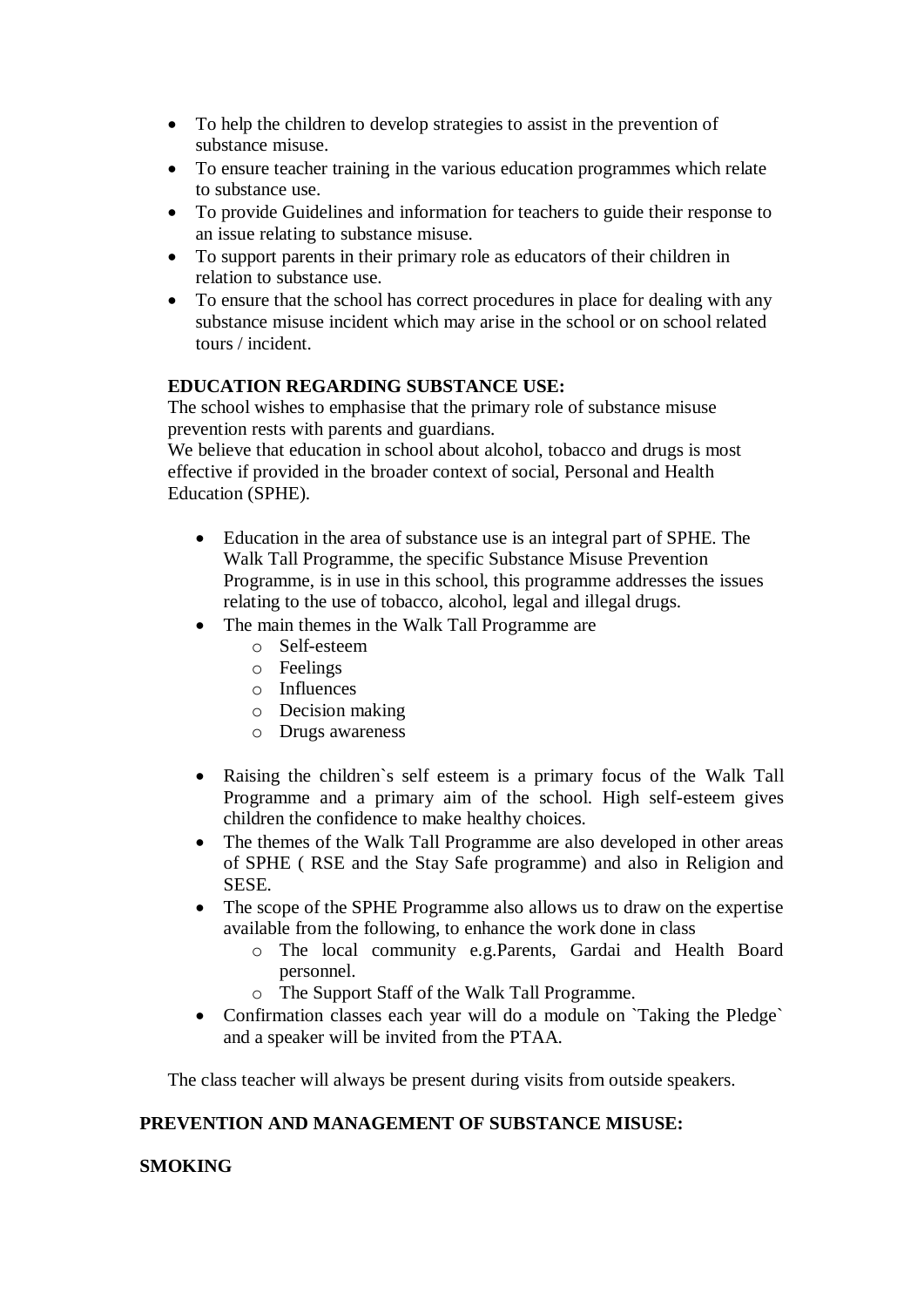- o Gaelscoil Eoghain Uí Thuairisc is a non-smoking area.
- o All persons are required by law to comply with this non-smoking regulation.
- o Pupils are not permitted to smoke or possess cigarettes on the school premises or on school related outings / tours.
- o Pupils found smoking on the school premises or on school related outings / tours will be reported to the Principal and parents will be informed.
- o Tobacco will not be permitted as a prize in a school raffle.
- o Any person who smokes on the school premises will be reported to the school Principal.

# **ALCOHOL**

- o The consumption of alcohol by a pupil on the school premises or during any school related activity is strictly forbidden and would be treated as a very serious disciplinary matter.
- o Were a teacher or other member of staff to come to school under the influence of alcohol, a family member or friend would be called to take them home.

# **ILLICIT DRUGS AND SOLVENTS**

- o **Pupils are strictly forbidden to be in possession of, or to use, illicit drugs or solvents on the school premises**.
- o Aerosols, sprays eg deodorants, body spray, paints etc are prohibited on the school premises and during school related activities. **(?cad faoi ábhair glanacháin – Pledge , bleach &rl ????)seomraí stórais glanacháin faoi ghlas ?**
- o All adults on the school premises are forbidden to be in possession of, to use, or to sell illicit drugs.
- o If illicit drugs or any drug paraphrenalia e.g syringes, are found on the school premises, they will be brought to the Principal's office and the Gardaí will be contacted immediately.

### **Discovery of illegal substances must be reported to the Gardai.**

- o If a member of Staff is of the opinion that a student or other adult is under the influence of illicit drugs or solvents, she/he will immediately inform the Principal, who will take the necessary action.
- o Where the school suspects the trafficking of illicit drugs, an investigation would be carried out and the advice and assistance of the Gardaí would be sought.
- o Returning confiscated articles: Confiscated items not required by the Gardai must be returned to the parents. They will be informed in writing within 24 hours of articles confiscated and an explanation given as to why it is inappropriate to return the articles to the pupil.
- o The school`s Board of Management will expect parents/ guardians to inform the Principal if they suspect their child of drug taking.

### **MANAGING DRUG INCIDENTS:**

The following are examples of a drug incident:

- o Experimenting with solvents, tobacco and alcohol.
- o Intoxication/ unusual behaviour.
- o Suspicion of drug use, possession of, or dealing drugs.
- o Disclosure by another person.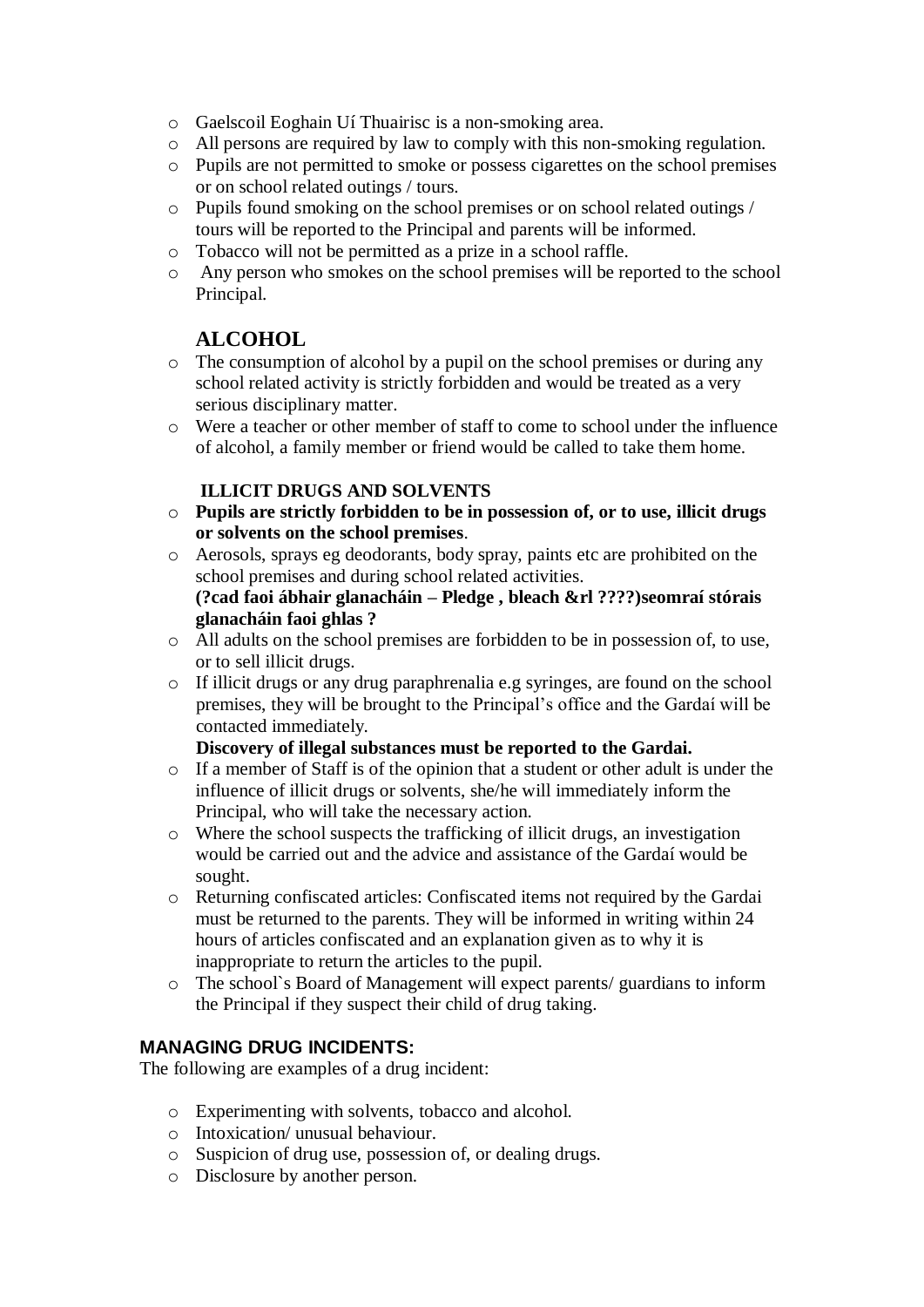- o Possession of a legal/illegal drug on the school premises or on school related activity.
- o Selling / supplying legal/ illegal drugs.
- o Person seeking help from a member of staff.
- o School grounds being used for drug activity
- o Drug paraphenalia found on school property.

### **PROCEDURE:**

Where there is no immediate danger to the pupil, it is important to take time to assess the situation before responding.

- Any staff member who encounters a drug incident must inform the Principal, who is also the Designated Liaison Person (DPL) all written documentation will be held confidentially by the Principal.
- It is important that in all suspected or confirmed drug incidents, a limited number of people are involved in managing the incident. Staff will be informed on a `need to know` basis.
- Parents will be informed and the Code of Behaviour will be invoked. Suspension and / or expulsion may follow.
- Confidentially: Where a pupil confides in a member of staff regarding drug use with a view to seeking help, the staff member should follow Child protection Guidelines. The DPL, in consultation with the staff member, will then decide on the involvement of parents/ guardians at an appropriate time.
- The Principal will liaise with the Garda Juvenile Liaison Officer (JLO) in the event of any drugs found on the premises. Gardai will be informed regarding all incidences regarding illegal drugs.
- In response to all incidents, parents will be advised to seek support from the relevant Community Care Area.
- If a pupil has a drug problem, parents will be advised to make a referral to a G.P. and /or Drug Treatment Centre.
- The Principal will handle all media queries. The school will not comment on individual cases but will refer to the school policy and the procedures in place to manage any drug related incident.
- The matter should be recorded in the serious incident book.

In situations of confirmed use/ supply or possession all details will be recorded and acted upon. The record will be retained by the school.

### **DRUG-RELATED ISSUE RELATING TO ADULTS:**

Adults found to be smoking or drinking on the school premises will be asked to stop. If they refuse to do so, they will be asked to leave. If they do not comply with this request the Gardai will be called and the matter will be reported to the Board of Management.

In cases of suspected drug misuse by parents/ guardians, the Child Protection Guidelines will be invoked.

### **DRUG-RELATED ISSUE RELATING TO STAFF:**

Normally, a verbal warning will be given by the Principal to staff who do not comply with the policy. If the matter persists it will be reported to the Board of Management and the staff member will be advised to seek appropriate help. In cases of an